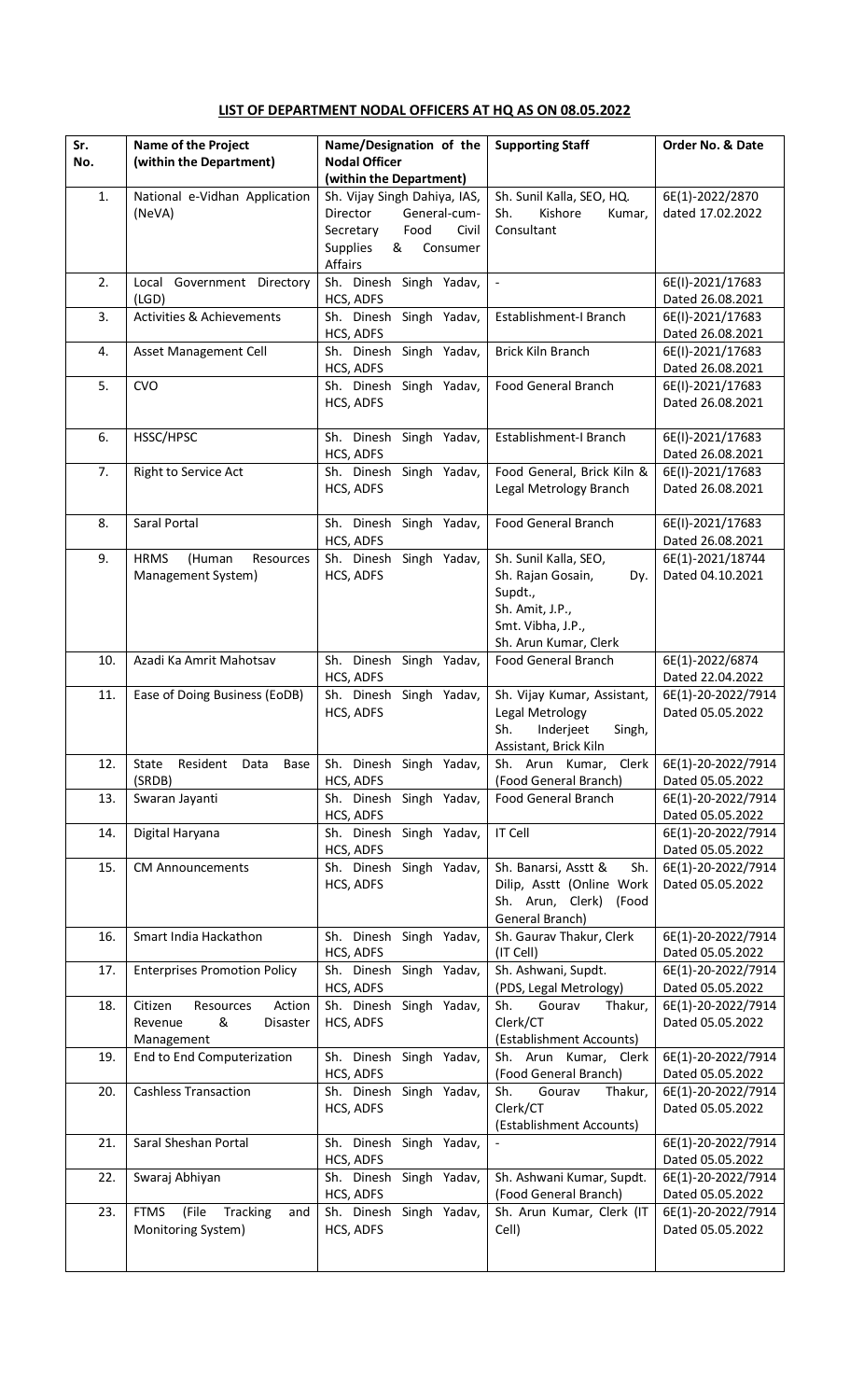| 24. | (Aadhar<br>Enabled<br>AeBAS<br><b>Biometric Attendance System)</b>                                                                                                    | Sh. Dinesh Singh Yadav,<br>HCS, ADFS                                                                                                 | Sh. Arun Kumar, Clerk<br>(IT Cell)                                                                                     | 6E(1)-20-2022/7914<br>Dated 05.05.2022                                           |
|-----|-----------------------------------------------------------------------------------------------------------------------------------------------------------------------|--------------------------------------------------------------------------------------------------------------------------------------|------------------------------------------------------------------------------------------------------------------------|----------------------------------------------------------------------------------|
| 25. | Annavitran Portal                                                                                                                                                     | Sh. Dinesh Singh Yadav,<br>HCS, ADFS                                                                                                 | Sh. Arun Kumar, Clerk<br>(Food General Branch)                                                                         | 6E(1)-20-2022/7914<br>Dated 05.05.2022                                           |
| 26. | <b>Expression of Interest</b>                                                                                                                                         | Sh. Dinesh Singh Yadav,<br>HCS, ADFS                                                                                                 |                                                                                                                        | 6E(1)-20-2022/7914<br>Dated 05.05.2022                                           |
| 27. | e-Gazette-Printing & uploading<br>of Gazette notifications on<br>web site                                                                                             | Sh. Dinesh Singh Yadav,<br>HCS, ADFS                                                                                                 |                                                                                                                        | 6E(1)-20-2022/7914<br>Dated 05.05.2022                                           |
| 28. | Organizing & Methods Officer                                                                                                                                          | Sh. Dinesh Singh Yadav,<br>HCS, ADFS                                                                                                 |                                                                                                                        | 6E(1)-20-2022/7914<br>Dated 05.05.2022                                           |
| 29. | Mission Antyodya - Gram<br>Samridhi<br>Evam<br>Swachhata<br>Pakhwada                                                                                                  | Sh. Dinesh Singh Yadav,<br>HCS, ADFS                                                                                                 | <b>Food General Branch</b>                                                                                             | 6E(1)-20-2022/7914<br>Dated 05.05.2022                                           |
| 30. | Shaksham Yojna                                                                                                                                                        | Sh. Dinesh Singh Yadav,<br>HCS, ADFS                                                                                                 | <b>Food General Branch</b>                                                                                             | 6E(1)-20-2022/7914<br>Dated 05.05.2022                                           |
| 31. | Vidhan Sabha Adhivation<br>(Urgent Work)                                                                                                                              | Sh. Dinesh Singh Yadav,<br>HCS, ADFS                                                                                                 |                                                                                                                        | 6E(1)-20-2022/7914<br>Dated 05.05.2022                                           |
| 32. | NIC e-Tender Portal                                                                                                                                                   | Sh. Dinesh Singh Yadav,<br>HCS, ADFS                                                                                                 | Sh.<br>Gourav<br>Thakur,<br>Clerk/CT (IT Cell)                                                                         | 6E(1)-20-2022/7914<br>Dated 05.05.2022                                           |
| 33. | Sabki Yojna Sabka Vikas                                                                                                                                               | Sh. Dinesh Singh Yadav,<br>HCS, ADFS                                                                                                 |                                                                                                                        | 6E(1)-20-2022/7914<br>Dated 05.05.2022                                           |
| 34. | HIV/AIDS-related grievances of<br>PLHIVs, CABA and MARPs                                                                                                              | Sh. Dinesh Singh Yadav,<br>HCS, ADFS                                                                                                 |                                                                                                                        | 6E(1)-20-2022/7914<br>Dated 05.05.2022                                           |
| 35. | <b>GIMS</b>                                                                                                                                                           | Sh. Dinesh Singh Yadav,<br>HCS, ADFS                                                                                                 | Sunil<br>Sh.<br>Kalla,<br>DEO<br>(attached<br>with<br>Nodal<br>Officer)<br>Smt. Vibha, J.P.<br>Sh. Vivek Khanna, Clerk | 6E(i)-2019/20/9417<br>dated 16.06.2020                                           |
| 36. | Reform<br>District<br><b>Business</b><br>Action Plan (DBRAP)                                                                                                          | Sh. Dinesh Singh Yadav,<br>HCS, ADFS                                                                                                 | Brick Kiln/Legal Metrology<br><b>Branch</b>                                                                            | 6E(i)2019/20/10270<br>dated 30.06.2020                                           |
| 37. | Haryana Governance Reforms<br>Authority (HGRA)                                                                                                                        | Sh. Dinesh Singh Yadav,<br>HCS, ADFS                                                                                                 | Food General Branch &<br>Legal Metrology Branch                                                                        | 6E(i)2019/20/12799<br>dated 07.08.2020                                           |
| 38. | <b>DISHA Committee</b>                                                                                                                                                | Sh. Dinesh Singh Yadav,<br>HCS, ADFS                                                                                                 | <b>Food General Branch</b>                                                                                             | 6E(i)2019/20/12799<br>dated 07.08.2020                                           |
| 39. | Outputs-Outcomes framework<br>report of State Welfare and<br>Development<br>Scheme<br>(including Centrally Sponsored<br>Schemes)                                      | Sh. Dinesh Singh Yadav,<br>HCS, ADFS                                                                                                 | Food General Branch &<br>Storage Branch                                                                                | 6E(1)-2021/13664,<br>Dated 07.07.2021 &<br>6E(1)-2021/23513,<br>Dated 30.12.2021 |
| 40. | Haryana<br>Enterprises<br>Promotion Centre (HEPC) for<br><b>PDS</b>                                                                                                   | Sh. Dinesh Singh Yadav,<br>HCS, ADFS                                                                                                 | Food General Branch                                                                                                    | 6E(1)-2021/20722<br>Dated 09.11.2021                                             |
| 41. | <b>PFMS</b>                                                                                                                                                           | Sh. M.L. Kamboj, JCFA                                                                                                                |                                                                                                                        | 6E(1)-2021/10428<br>Dated 28.05.2021                                             |
| 42. | Scheduled<br>Castes<br>sub-plan<br>Scheme (SCSPS)                                                                                                                     | Sh. M.L. Kamboj, JCFA                                                                                                                | $\blacksquare$                                                                                                         | 6E(1)-2021/20722<br>Dated 09.11.2021                                             |
| 43. | Jan Seva Project                                                                                                                                                      | Dr. Anita Kharub, Joint<br>Director                                                                                                  |                                                                                                                        | 6E(1)-2020/19218<br>dated 02.11.2020                                             |
| 44. | Policy<br>Ex-gratia<br>(Welfare<br>Officers who shall meet the<br>members of the family of the<br>deceased<br>missing<br>or<br>Government<br>Employee<br>immediately) | Additional Director/ Joint<br>Director /Deputy Director/<br>District Food & Supplies<br>Controller (Admn.), H.Q.                     | Establishment-I Branch                                                                                                 | 6E(i)-2019/19327<br>Dated 30.10.2019                                             |
| 45. | (Welfare<br>Ex-gratia<br>Policy<br>Officers who shall meet the<br>members of the family of the<br>deceased<br>missing<br>or<br>Government<br>Employee<br>immediately) | All the District Food &<br>Controller/<br><b>Supplies</b><br>District Food & Supplies<br>Officers/ Superintendents<br>(in the state) |                                                                                                                        |                                                                                  |
| 46. | <b>Transfer Policy</b>                                                                                                                                                | Dr. Anita Kharub, Joint<br>Director                                                                                                  | Establishment-I Branch                                                                                                 | 6E(1)-2021/20722<br>Dated 09.11.2021                                             |
| 47. | Haryana State Training Policy,<br>2020                                                                                                                                | Dr. Anita Kharub, Joint<br>Director                                                                                                  | <b>Training Cell</b>                                                                                                   | 6E(1)-2021/20722<br>Dated 09.11.2021                                             |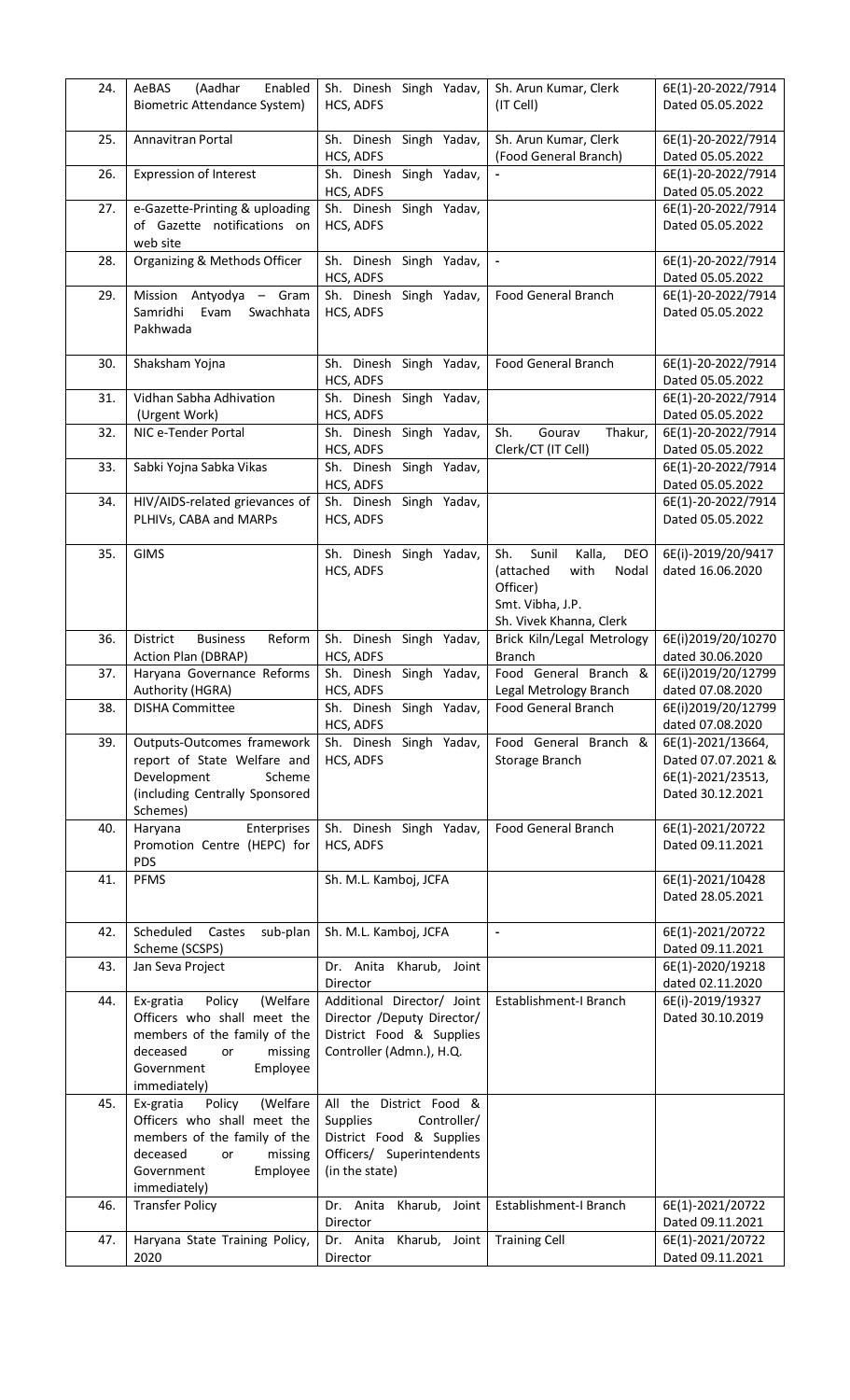| 48. | <b>Cashless Medical Policy</b>                                     | Additional Director/ Joint<br>Director /Deputy Director/   | Establishment-I Branch                                  | 6E(i)-2019/22281<br>Dated 19.12.2019     |
|-----|--------------------------------------------------------------------|------------------------------------------------------------|---------------------------------------------------------|------------------------------------------|
|     |                                                                    | District Food & Supplies<br>Controller (Admn.), H.Q.       |                                                         |                                          |
| 49. | <b>Cashless Medical Policy</b>                                     | All the District Food &                                    |                                                         |                                          |
|     |                                                                    | <b>Supplies</b><br>Controller/<br>District Food & Supplies |                                                         |                                          |
|     |                                                                    | Officers / Superintendents<br>(in the state)               |                                                         |                                          |
| 50. | <b>Asset Mobilization</b>                                          | Dr. Anita Kharub,<br>Joint                                 | Storage Branch                                          | 6E(i)-2022/1120                          |
| 51. | CM Window                                                          | Director<br>Kharub,<br>Joint<br>Dr. Anita                  | Sh. Arun Kumar, Clerk                                   | Dated 19.01.2022<br>6E(1)-2022/2177      |
|     |                                                                    | Director                                                   | Smt. Silky Singla, DEO                                  | dated 07.02.2022                         |
| 52. | <b>SMGT</b><br>(Social<br>Media<br>Grievances Tracking System)     | Dr. Anita Kharub,<br>Joint<br>Director                     | Sh. Amit JP<br>Smt. Vibha, JP                           | 6E(1)-2022/2177<br>dated 07.02.2022      |
| 53. | CP Gram PG Portal                                                  | Dr. Anita<br>Kharub,<br>Joint                              | Sh. Gourav, Clerk                                       | 6E(1)-2022/2177                          |
| 54. | Use of Government email IDs                                        | Director<br>Dr. Anita Kharub, Joint                        | Sh. Sunil Kalla, SEO, HQ                                | dated 07.02.2022<br>6E(i)20-2022/4919    |
| 55. | for all official communication<br>Submission<br>of                 | Director<br>Dr. Anita Kharub,<br>Joint                     | Sh. Arun, Clerk, HQ<br>Section Officer (Audit)          | dated 25.03.2022<br>$SO(A) - 118 -$      |
|     | replies<br>of<br>CAG<br>outstanding<br>audit                       | Director                                                   | Dealing Assistant/Auditor                               | 2021/6457<br>Dated                       |
|     | report/PAC Recommendations                                         | Sh. Sarif Singh, ACFA                                      | (Audit)                                                 | 18.04.2022                               |
| 56. | National<br>Apprenticeship                                         | Dr. Anita Kharub,<br>Joint                                 | Establishment-I Branch                                  |                                          |
| 57. | Promotion Scheme (NAPS)<br>1 <sup>st</sup> Appellate Authority RTI | Director<br>Meghana<br>Kanwar,<br>Dr.                      | Vikram<br>Sh.<br>Dogra,                                 | 6E(1)-2022/2541                          |
|     |                                                                    | Deputy Director                                            | Assistant,                                              | dated 11.02.2022                         |
| 58. | Deployment of manpower by                                          | Meghana<br>Dr.<br>Kanwar,                                  | Smt. Silky Singla, DEO<br>Storage                       | 6E(1)-2022/4856                          |
|     | Haryana Kaushal Rozgar Nigam                                       | Deputy Director                                            |                                                         | dated 24.03.2022                         |
| 59. | Limited<br>Right to Fair Compensation                              | Meghana<br>Dr.<br>Kanwar,                                  | Storage Branch                                          | 6E(1)-2022/5875                          |
|     | & Transparency in Land                                             | Deputy Director                                            |                                                         | dated 08.04.2022                         |
|     | Acquisition, Rehabilitation<br>& Resettlement Act, 2013            |                                                            |                                                         |                                          |
|     | (RFCTLARR ACT, 2013)                                               |                                                            |                                                         |                                          |
| 60. | CCMS/LMS<br>Litigation,<br>(Litigation<br>Management               | Sh. Kamal Singh Sheoran,<br><b>DDA</b>                     | Legal Cell                                              | 6E(1)-2021/20722<br>Dated 09.11.2021     |
|     | System)                                                            |                                                            |                                                         |                                          |
| 61. | Grievance Redressal Officer for<br>the purpose of Section 19 of    | Sh. Yogender Singh, DFSC                                   |                                                         | 6e(1)-2021/16702<br>Dated 19.10.2021     |
|     | PWD Act, 2016.                                                     |                                                            |                                                         |                                          |
| 62. | Key Performance<br>Indicator<br>Citizen Charter (KPI)              | Smt. Rajbeer Kaur, DFSO                                    | $\Box$                                                  | 6E(1)-2019/19326<br>dated 30.10.2019     |
| 63. | e-Samiksha                                                         | Smt. Rajbir Kaur, DFSO                                     | <b>IT Cell</b>                                          | 6E(1)-2019/19326<br>dated 30.10.2019     |
| 64. | <b>Department Website</b>                                          | Smt. Rajbir Kaur, DFSO                                     | Smt. Shikha, J.P., IT Cell                              | 6E(1)-2019/19326                         |
| 65. | e-Procurement System                                               | Smt. Rajbeer Kaur, DFSO                                    | Smt. Shivani, J.P., IT Cell<br>Procurement Branch       | Dated 30.10.2019<br>6E(1)-2020/19218     |
|     |                                                                    |                                                            |                                                         | dated 02.11.2020                         |
| 66. | Food Net                                                           | Smt. Rajbeer Kaur, DFSO                                    | Procurement Branch                                      | 6E(1)-2020/19218<br>dated 02.11.2020     |
| 67. | e-PMS Web Portal                                                   | Smt. Rajbir Kaur, DFSO                                     | $\Box$                                                  | 6E(1)-2019/19326                         |
|     |                                                                    |                                                            |                                                         | Dated 30.10.2019                         |
| 68. | Gram Darshan Portal                                                | Smt. Rajbeer Kaur, DFSO                                    | Bharti<br>Gandhi,<br>Smt.                               | 6E(1)-2021/5488                          |
|     |                                                                    |                                                            | Deputy Superintendent, &<br>Sh. Vijay Kumar, Assistant, | dated 19.03.2021                         |
| 69. |                                                                    |                                                            | HQ<br>Legal Metrology Branch                            | 6E(1)-2021/20722                         |
|     | Enterprises<br>Haryana<br>Promotion Centre (HEPC) for              | Smt. Rajbeer Kaur, DFSO                                    |                                                         | Dated 09.11.2021                         |
| 70. | Legal Metrology<br>Compliance of Section 4 of RTI                  | Smt. Rajbeer Kaur, DFSO                                    | RTI Branch                                              | 6E(1)-2021/20721                         |
|     | Act                                                                |                                                            |                                                         | Dated 09.11.2021                         |
| 71. | Media<br>Publicity<br>Inter<br>Coordination<br>Committee           | Smt. Rajbeer Kaur, DFSO                                    | Gandhi,<br>Bharti<br>Smt.<br>Superintendent,<br>Deputy  | 6E(1)-20-2022/3959<br>dated 09.03.2022 & |
|     | (IMPCC)                                                            |                                                            | Sh. Vijay Kumar, Assistant                              | 6E(1)-2022/4863                          |
|     |                                                                    |                                                            | and Ms Ratan Mani, DEO,<br>HQ.                          | dated 24.03.2022                         |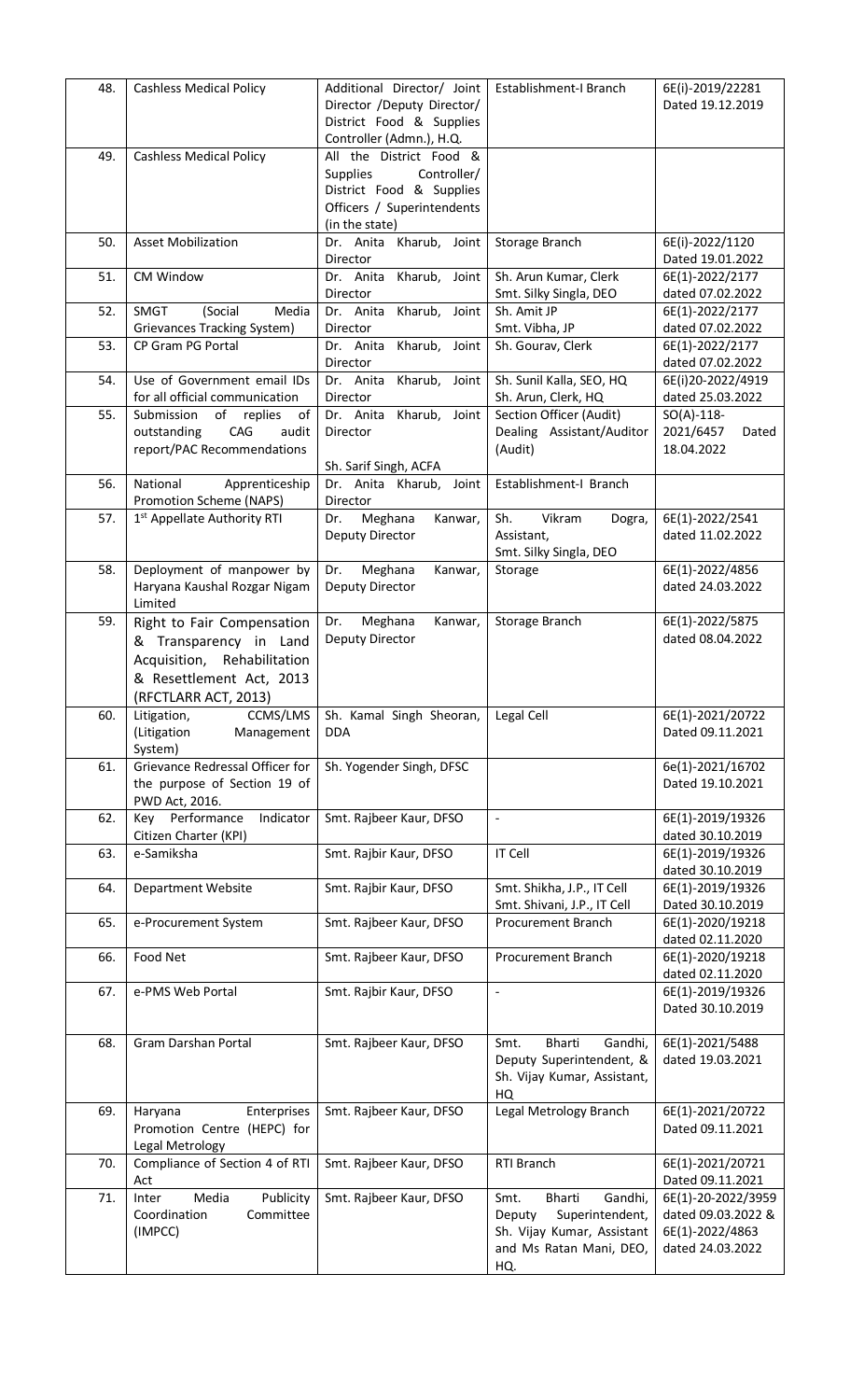| 72. | Government e-market Place<br>(GEM)                                             | Sh. Kaptan Singh, DFSO                                | Sh. Zile Singh, Assistant/CT                                                                                                  | 6E(1)-2021/20721<br>Dated 09.11.2021             |
|-----|--------------------------------------------------------------------------------|-------------------------------------------------------|-------------------------------------------------------------------------------------------------------------------------------|--------------------------------------------------|
| 73. | Orientation<br>Programme<br>on<br>Insolvency<br>Bankruptcy<br>and<br>Code 2016 | Sh. Rajesh Bansal, DFSO                               | $\frac{1}{2}$                                                                                                                 | $6e(1)$ -<br>2021/28.07.2021<br>Dated 28.07.2021 |
| 74. | <b>Statistical Officer</b>                                                     | Sh. Mahesh Yadav, Supdt.                              |                                                                                                                               | 6E(1)-2017/11758<br>Dated 05.06.2017             |
| 75. | CPGRAM portal of GOI                                                           | Sh. Ashwani Kumar, Supdt.                             | Sh. Baljit Singh, C.O.                                                                                                        | IT-Cell-2017/17266<br>Dated 29.08.2017           |
| 76. | Project<br>Group<br>Monitoring<br>(PMG) Portal                                 | Sh. Ashwani Kumar, Supdt.                             | <b>Food General Branch</b>                                                                                                    |                                                  |
| 77. | e-office<br>& Other Technical work                                             | Sh. Sunil Kalla, SEO                                  | Smt. Vibha, J.P.<br>Sh. Vivek Khanna, Clerk                                                                                   | 6E(i)2019/137/7135<br>dated 05.05.2020           |
| 78. | India Code Web Portal                                                          | Sh. Sunil Kalla, SEO                                  | Shikha<br>Sh.<br>Junior<br>Programmer                                                                                         | 6E(1)-2021/20721<br>Dated 09.11.2021             |
| 79. | Privar Pehchan Ptra (PPP)                                                      | Sh. Sunil Kalla, SEO                                  | Sh.<br>Shivank<br>Narula,<br>Consultant, IT Cell, HQ,<br>Surender<br>Singh,<br>Sh<br>Programmer, IT Cell, HQ,<br>IT Cell, HQ. | Steno/AD-<br>PDS/2022/1180-A<br>Dated 20.01.2022 |
| 80. | India International Trade Fair-<br>2021                                        | Sh. Surender Arora, DFSO<br>Officiating DFSC, Sonipat | $\blacksquare$                                                                                                                | 6E(1)-2021/20611<br>Dated 08.11.2021             |
| 81. | Aahar International Food &<br>Hospitality Fair, 2022                           | Sh. Vinshel Sehrawat, DFSO<br>(Officiating DFSC)      | $\blacksquare$                                                                                                                | 6E(1)-174-<br>2022/6382<br>dated<br>18.04.2022   |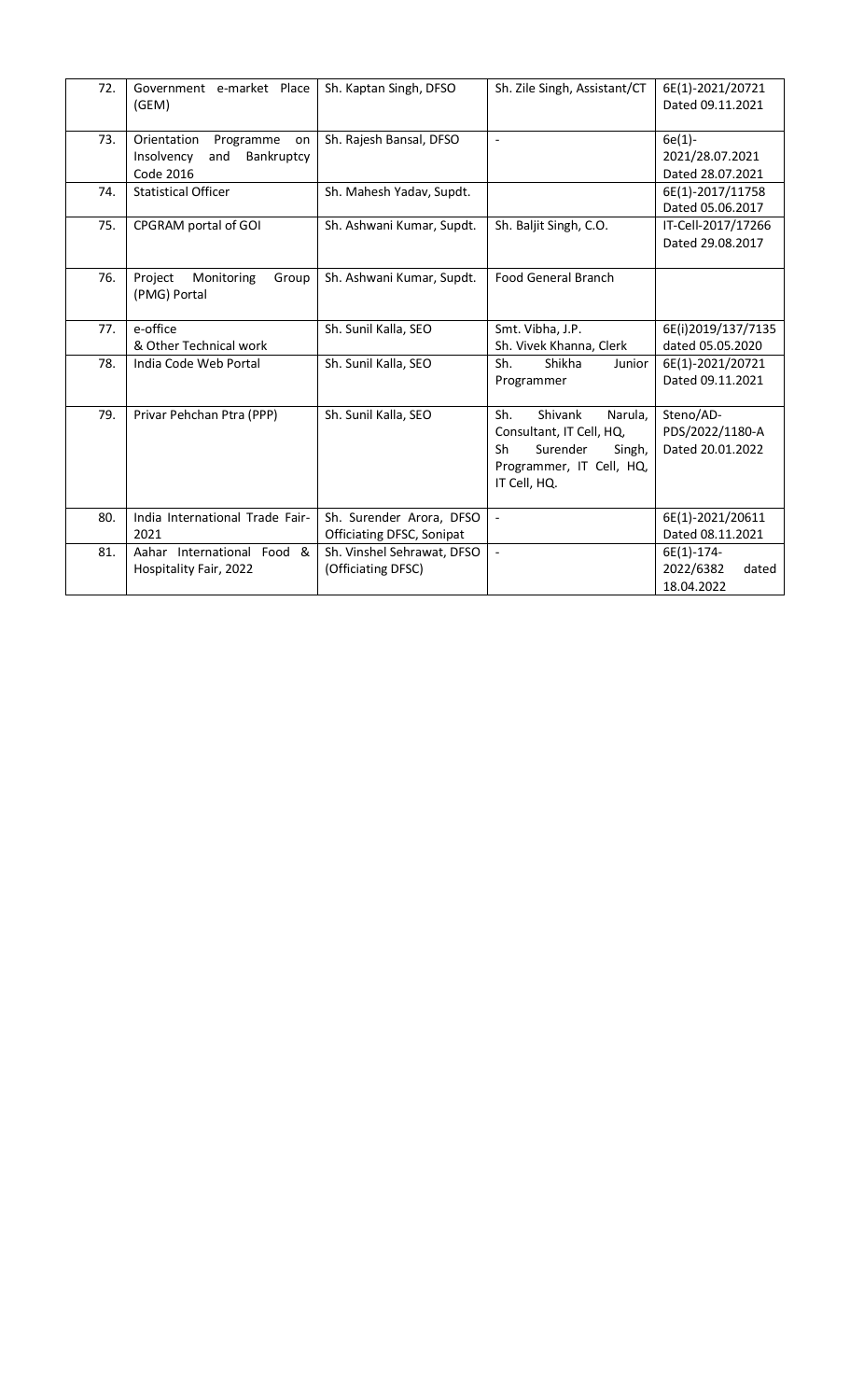| Sr.        | <b>Name of the Project</b>                                                             | <b>Related to Department</b>              |
|------------|----------------------------------------------------------------------------------------|-------------------------------------------|
| No.        | (within the Department)                                                                |                                           |
| 1.         | Local Government Directory (LGD)                                                       |                                           |
| 2.         | National Apprenticeship Promotion Scheme                                               |                                           |
|            | (NAPS)                                                                                 |                                           |
| 3.         | <b>Activities &amp; Achievements</b>                                                   |                                           |
| 4.         | Asset Management Cell                                                                  | Revenue & Disaster Management Department, |
|            |                                                                                        | Haryana                                   |
| 5.         | <b>CVO</b>                                                                             |                                           |
| 6.         | HSSC/HPSC                                                                              |                                           |
| 7.         | Right to Service Act<br>Saral Portal                                                   |                                           |
| 8.<br>9.   | <b>HRMS</b><br>(Human<br>Resources<br>Management                                       |                                           |
|            | System)                                                                                |                                           |
| 10.        | Ease of Doing Business (EoDB)                                                          |                                           |
| 11.        | State Resident Data Base (SRDB)                                                        |                                           |
| 12.        | Swaran Jayanti                                                                         |                                           |
| 13.        | Digital Haryana                                                                        |                                           |
| 14.        | CM Window                                                                              |                                           |
| 15.        | <b>CM Announcements</b>                                                                |                                           |
| 16.        | SMGT (Social Media Grievances Tracking                                                 |                                           |
|            | System)                                                                                |                                           |
| 17.        | Smart India Hackathon                                                                  |                                           |
| 18.        | <b>Enterprises Promotion Policy</b>                                                    |                                           |
| 19.        | Citizen Resources Action Revenue & Disaster                                            |                                           |
|            | Management                                                                             |                                           |
| 20.        | End to End Computerization                                                             |                                           |
| 21.        | <b>Cashless Transaction</b>                                                            |                                           |
| 22.        | Saral Sheshan Portal                                                                   |                                           |
| 23.        | Swaraj Abhiyan                                                                         |                                           |
| 24.<br>25. | FTMS (File Tracking and Monitoring System)<br><b>BAS (Biometric Attendance System)</b> |                                           |
|            |                                                                                        |                                           |
| 26.        | Annavitran Portal                                                                      |                                           |
| 27.        | <b>Training Need Analysis</b>                                                          |                                           |
| 28.        | <b>Training Manager</b>                                                                |                                           |
| 29.        | <b>Expression of Interest</b>                                                          |                                           |
| 30.        | e-Gazette-Printing & uploading of Gazette                                              |                                           |
|            | notifications on web site                                                              |                                           |
| 31.        | Organizing & Methods Officer                                                           |                                           |
| 32.        | Mission Antyodya - Gram Samridhi Evam                                                  |                                           |
|            | Swachhata Pakhwada                                                                     |                                           |
|            |                                                                                        |                                           |
| 33.        | Shaksham Yojna                                                                         |                                           |
| 34.        | CP Gram PG Portal                                                                      |                                           |
| 35.        | Vidhan Sabha Adhivation<br>(Urgent Work)                                               |                                           |
| 36.        | NIC e-Tender Portal                                                                    |                                           |
| 37.        | Sabki Yojna Sabka Vikas                                                                |                                           |
| 38.        | HIV/AIDS-related grievances of PLHIVs, CABA                                            |                                           |
|            | and MARPs                                                                              |                                           |
|            |                                                                                        |                                           |
| 39.        | <b>GIMS</b>                                                                            |                                           |
| 40.        | District Business Reform Action Plan (DBRAP)                                           |                                           |
| 41.        | 1 <sup>st</sup> Appellate Authority Cell                                               |                                           |
| 42.        | Haryana<br>Governance Reforms<br>Authority                                             |                                           |
|            | (HGRA)                                                                                 |                                           |
| 43.        | <b>DISHA Committee</b>                                                                 |                                           |
| 44.        | Swaran Jayanti (Outputs-outcomes framework)                                            |                                           |
| 45.        | Outputs-Outcomes framework report of State                                             |                                           |
|            | Welfare and Development Scheme (including<br><b>Centrally Sponsored Schemes)</b>       |                                           |
| 46.        | Haryana Enterprises Promotion Centre (HEPC)                                            |                                           |
|            | for PDS                                                                                |                                           |
| 47.        | Azadi Ka Amrit Mahotsav                                                                |                                           |
| 48.        | <b>PFMS</b>                                                                            |                                           |